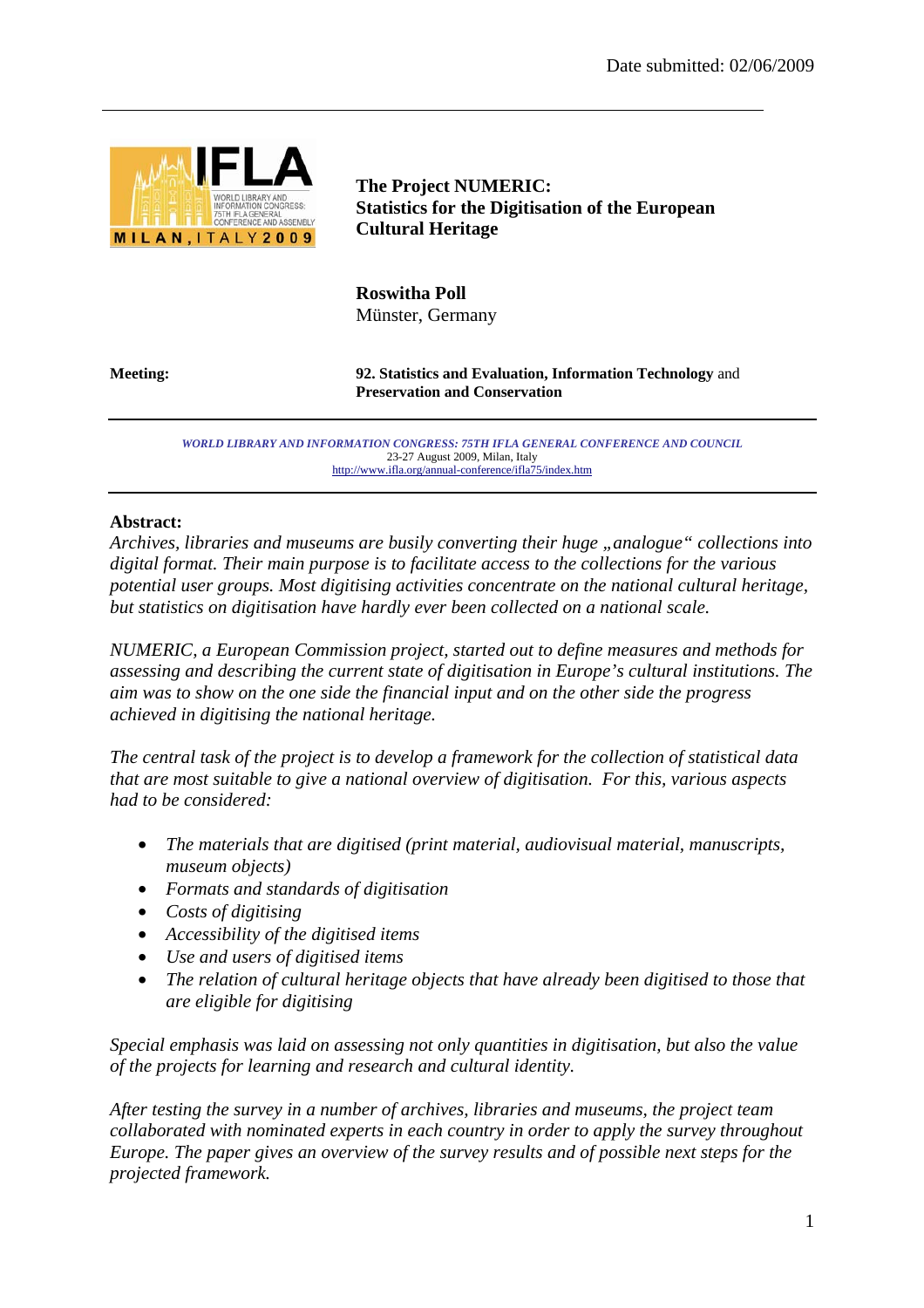# **1. Introduction**

Archives, libraries and museums are the main institutions that collect and preserve the cultural heritage of a country. Since decades already, they try to convert part of their large "analogue" collections into digital format. Their main purpose is to facilitate access to the collections for the various potential user groups, e. g. researchers, teachers, or the general public. A second objective of digitisation aims at preserving the original of an item without restricting access to it.

Most digitising activities concentrate on the national cultural heritage. This includes texts, pictures, and sound, but also artefacts or natural objects. Though digitisation activities are manifold, often supported by national or regional funding programs, it is nearly impossible to get reliable data about what has been achieved. Statistics of digitisation are in most cases only collected in the individual institution or within a funding programme, but have hardly ever been collected on a larger scale. The data that are collected and the collecting methods differ considerably between regions, countries and types of institutions. Therefore, even if data exist, they cannot be grossed up for a national overview, and comparison between institutions or countries will not be possible.

This unsatisfactory situation gave reason for a European Commission project that aimed at finding measures for digitisation activities that could be used for a European overview and that might also be permanently used in European cultural institutions:  $\overline{N}$ UMERIC<sup>1</sup>

# **2. The project NUMERIC**

As a European Commission project, NUMERIC addresses the digitisation issues in the European countries, and especially the digitisation of the national cultural heritage. Its goal is to define and test measures and methods for assessing and describing the current state of digitisation in Europe's cultural institutions. This includes the issue of financial input as well as the output of digitised items.

The questions that NUMERIC had to answer look simple at first sight. Governments, foundations and other funding institutions yearly spend considerable sums for digitisation projects. What the funders and the public want to know is:

- What has been done in digitisation until now?
- What did that cost?
- What remains to be done?
- $\blacksquare$  What will that cost?

In order to answer these questions, the following facts have to be determined:

- Number and type of the "analogue" collections in the institutions
- **Percentage of those that have been digitised at a specified point of time**
- $\blacksquare$  The resources (funds and staff time) spent up to that point
- Percentage of the analogue collections that should be digitised in future
- The resources required for that future digitisation

For an individual institution, it might be comparatively easy to assess such data. For collecting data that could be added up to a meaningful and reliable national overview, it is necessary to identify clear definitions of what should be counted and how it should be counted.

1

<sup>1</sup> http://www.numeric.ws/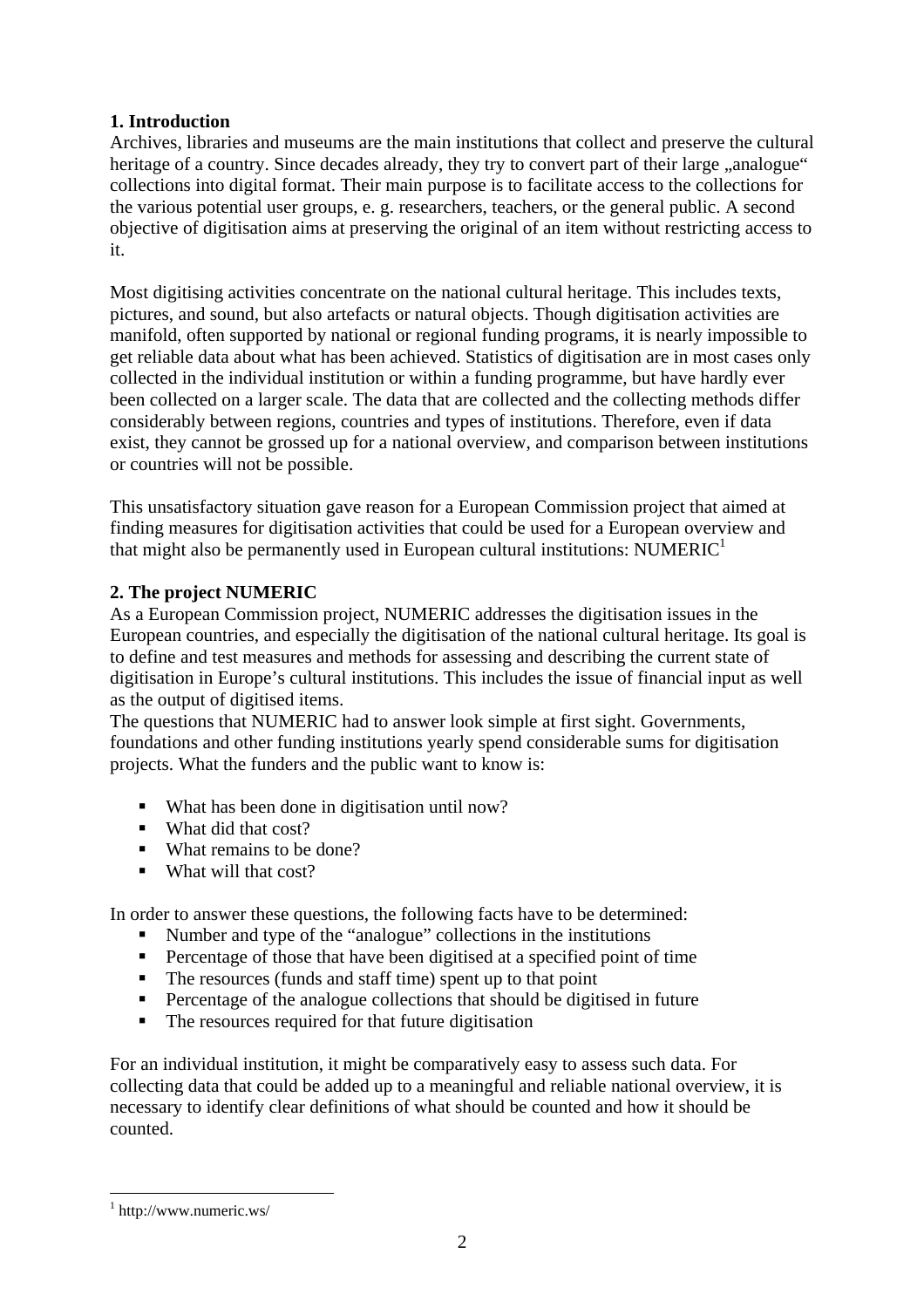The project was managed by Phillip Ramsdale of IPF (Institute of Public Finance, Chartered Institute of Public Finance and Accountancy). The research team consisted of 9 experts in the field of cultural digitisation and statistics in libraries, archives and museums.

### **3. The phases of NUMERIC**

During the two years of the project (May 2007 until May 2009), the following steps were taken:

- During the first half-year, the team evaluated the existing reports and websites of digitisation projects and identified concepts, statistics and definitions. A first set of definitions was chosen, relying as far as possible on international standards.
- After that, a "pathfinder" survey was designed and tested in a sample of archives, libraries and museums. A recall of 60 answers allowed to judge on the survey structure and to make some important changes.
- A workshop in Luxembourg in April 2008 assembled almost 60 participants from 26 of the 27 EU member states. Issues for discussion were the contents and definitions of the intended survey, and especially the question how to choose an adequate sample of cultural institutions in each country. It was decided to have coordinators in each country that would identify "relevant" institutions and select a sample of at least 30 such institutions per country. "Relevant" institutions for the study were defined as those whose collections would add considerable value to the nation's digitised cultural heritage. Besides archives, libraries and museums, the selection should include film/audiovisual and broadcasting institutes.

A special issue at the meeting concerned the digitisation of monuments. As this would extend the scope of the survey that was intended for movable cultural heritage, it was

decided to have a special smaller survey for agencies responsible for monuments. After the institutions had been selected for each country and the questionnaire had been translated into 14 languages, the survey started about July 2008.

Over all countries, 5.752 institutions had been identified as "relevant" for the digitisation of the cultural heritage. Of these a sample of 1.539 had been selected that were asked to fill out the questionnaire. The response rate was 51 %. Table 1 shows the samples and response rates differentiated as to types of institutions:

|                                 | <b>Relevant</b><br><b>institutions</b> |      |     | <b>Sample Responses Response rate</b> |
|---------------------------------|----------------------------------------|------|-----|---------------------------------------|
| Archives                        | 848                                    | 262  | 133 | 51 %                                  |
| AV/film/broadcasting institutes | 109                                    | 60   | 41  | 68 %                                  |
| Libraries                       | 2.754                                  | 690  | 222 | 32 %                                  |
| <b>Museums</b>                  | 1.932                                  | 457  | 332 | 73 %                                  |
| Others                          | 109                                    | 70   | 60  | 86 %                                  |
|                                 | 5752                                   | 1539 | 788 | 51 %                                  |

Table 1: Number of relevant institutions, sample size for the survey and response rate<sup>2</sup>

The response rate was evidently higher where there is only a small number of institutions of a certain type in a country, e. g. AV/film/broadcasting institutes.

<sup>1</sup> <sup>2</sup> NUMERIC. Study report. Study findings and proposals for sustaining the framework. May 2009, p.25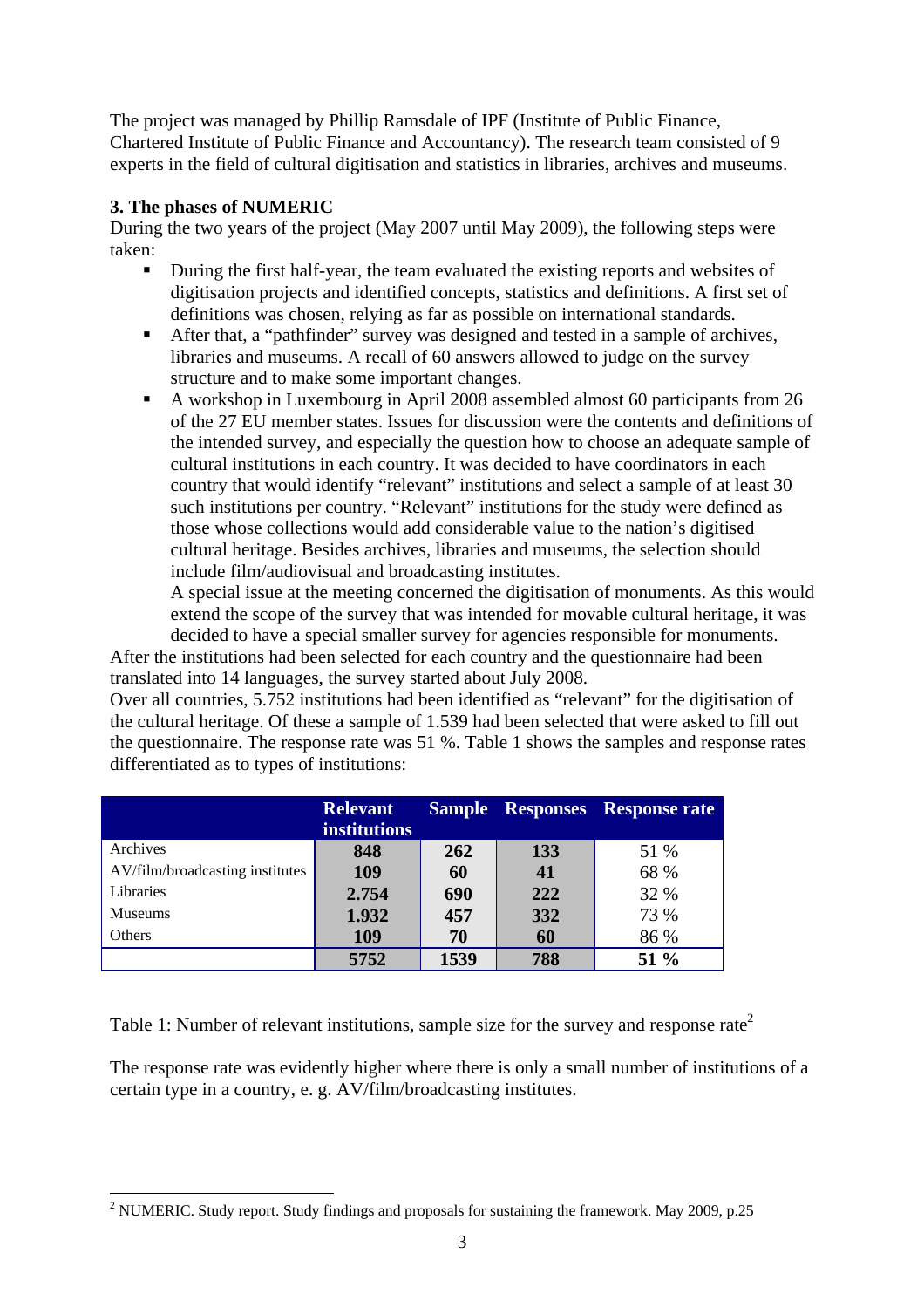# **4. The questionnaire**

As this IFLA programme deals specifically with statistics for the cultural heritage, this paper focuses on the choice of measures that would be best adapted to give a national overview of digitisation.

During the first phase of NUMERIC, the desk research, more than 30 reports and studies on digitisation activities were analysed in order to find measures that had proved useful. The result of this research was that the majority of surveys had concentrated on qualitative information, e. g. descriptions of digitised collections, so that hard data were missing. Most studies were one-time projects describing the state of digitisation at a certain point of time, not aiming at systematic data collection over years. And lastly, most projects considered only one type of institution.

Institutions that yielded most information about possible statistics for digitisation were:

- CENL (Conference of European National Librarians) that had started to collect digitisation statistics in  $2007<sup>3</sup>$
- **EGMUS** (European Group on Museum Statistics)<sup>4</sup>
- IMLS (Institute of Museum and Library Services)<sup>5</sup>

In order to find definitions for the data to be collected, the adequate ISO standards were the main source to be consulted.<sup>6</sup> They contain a wide range of definitions and counts for:

- Types of material in library collections
- Forms of electronic usage
- Costs (with and without staff costs and depreciation)

Definitions and counting procedures for archive material and museum objects still need standardising.

The expert group decided that the following aspects would be considered in the survey and would therefore need specified definitions:

- The analogue *materials* that are digitised (print material, audiovisual material, manuscripts, museum objects)
- The *number* of digitised items (problem of counting)
- *Formats* of digitisation (e. g. TIFF, OCR...)
- The *costs* of digitising (as well for past as for planned projects)
- The *funding sources* of digitisation
- The *accessibility* of the digitised items
- The *usage* of digitised items
- The *remaining task* (relation of cultural heritage objects that have already been digitised to those that are eligible for digitising)

In addition, the types of cultural institutions that should be surveyed had to be clearly defined. The following groups were identified:

- Archive/records office
- Audio-visual or film institute
- Broadcasting institute
- Museum of art, archæology, or history
- Museum of science and technology (or ethnology)

1

6 ISO 2789 (2006), Information and documentation – International library statistics.- ISO 11620 (2008) Information and documentation – Library performance indicators.- ISO 5127 (2001) Information and documentation – Vocabulary

<sup>3</sup> http://www.cenl.org/

<sup>4</sup> http://www.egmus.eu/index.php?id=139

<sup>&</sup>lt;sup>5</sup> IMLS. Technology and digitization survey. Available at:

http://www.imls.gov/publications/TechDig05/Archives\_Survey.pdf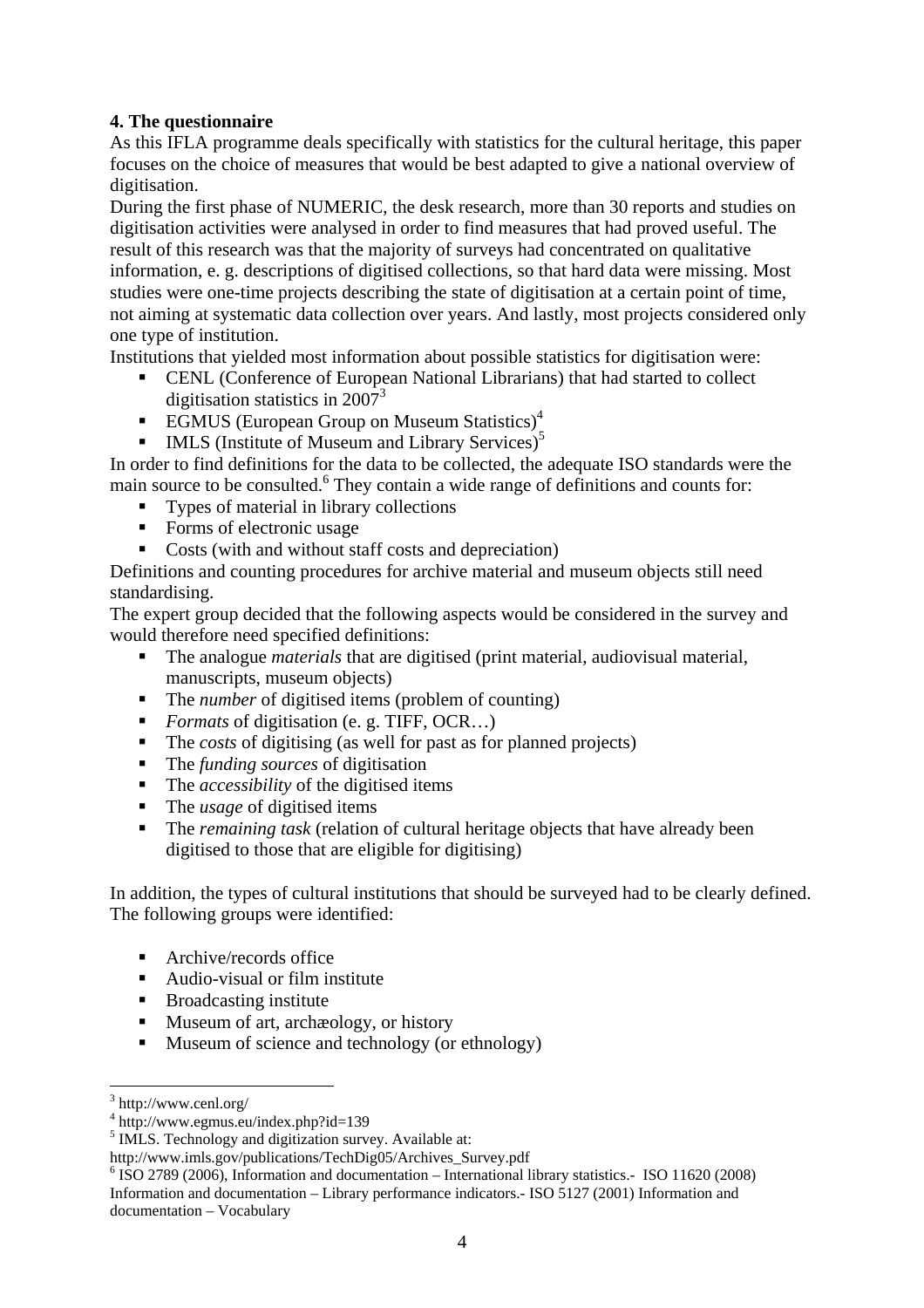- Other type of museum
- National library
- Higher education library
- Public library
- Special or other type of library
- Other type of organisation

### **5. The types of analogue and digitised materials**

The first question was which analogue materials should be counted separately. This was easiest to answer for libraries, as library statistics are traditionally very detailed as to numbers and types of materials in the collection. Some categories like photos, posters, maps, and even paintings can be found in both museums and libraries and even archives. Archival records were not differentiated further in the questionnaire. Museum objects, if not classified as works of art, were subdivided into man-made artefacts and natural world specimens.

The main problem for assessing the number of digitised items was the question, in what units the items should be counted. Print material can e. g. be counted in volumes, issues, pages or sheets, audio or film material could be counted in physical carriers or hours of duration. Table 2 shows the measures that were decided on.

| Type of material                       | <b>Counted as</b>          |
|----------------------------------------|----------------------------|
| archival records                       | metres, volumes, or number |
| books, serials                         | volumes                    |
| newspapers                             | <i>issues</i>              |
| manuscripts                            | number                     |
| sheet music                            | number                     |
| microforms, microfilms                 | number                     |
| maps, photographs, engravings,         | number                     |
| prints, drawings, postcards, posters   |                            |
| paintings                              | number                     |
| any other 2-dimensionsal objects       | number                     |
| 3-dimensional works of art             | objects                    |
| man-made artefacts                     | objects                    |
| natural world specimens                | objects                    |
| other objects in collections           | objects                    |
| film, video recordings                 | hours                      |
| audio (music and other recorded sound) | hours                      |

Table 2: Types of material and units of measurement

The results of the survey showed, that a great part of the institutions could not deliver data as to the number of specified materials in their collections. "…it is clear that for many institutions the quantification of their analogue collections remains as problematic as tracing their digital outputs".<sup>7</sup> Yet, this information will be needed in order to calculate the costs of future digitisation that certainly differ widely between types of material.

TREES TO SET THE TRANSET THE TRANSWERFER.<br>THE STATE STATE STATE STATE THE FOOD SET ON 2009. p.66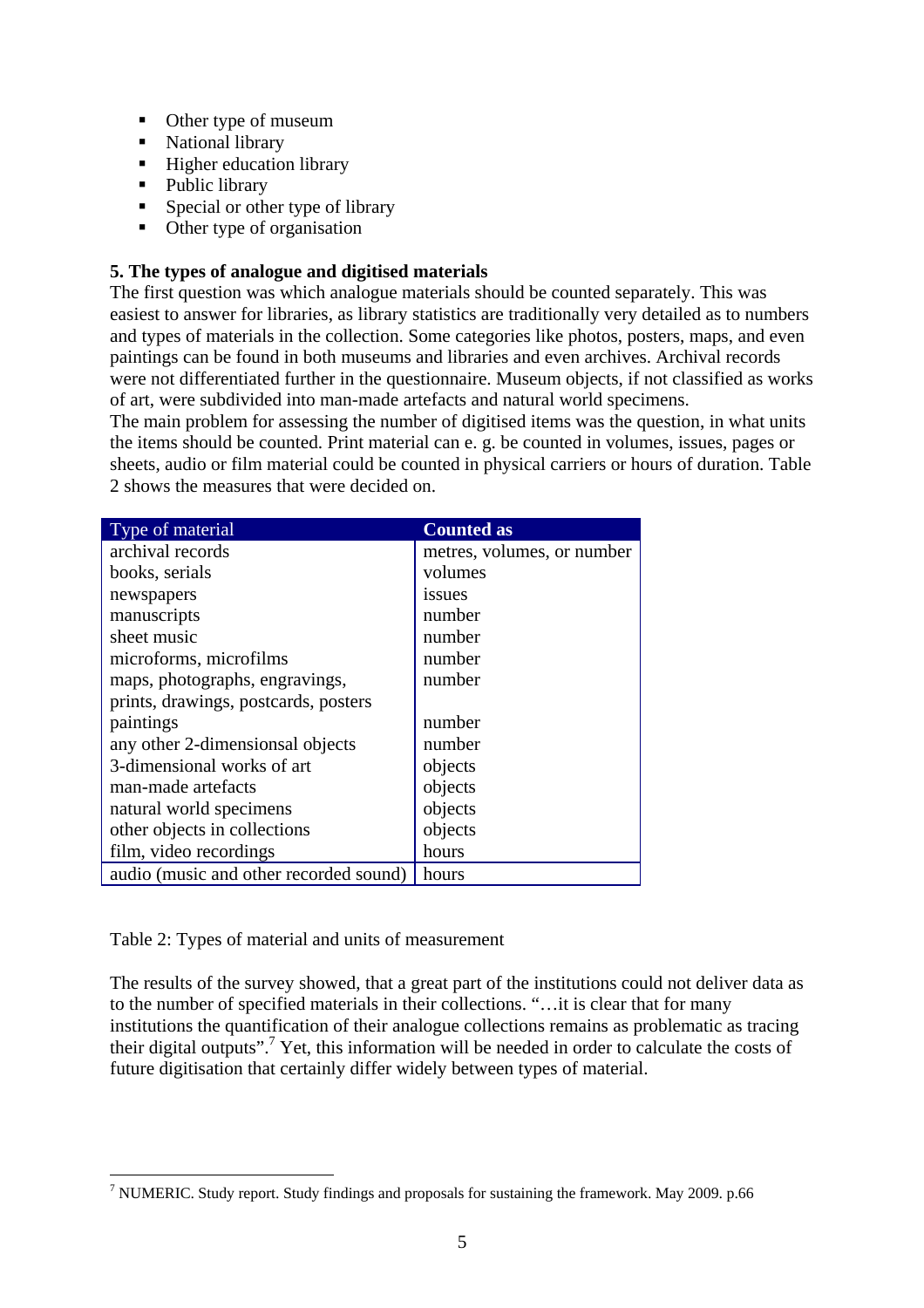### **6. The sources of funding for digitisation**

The questionnaire asked whether the institutions have earmarked a special part of their budget for digitisation. Only 48 % replied that they possess such a digitisation budget, which – over all institutions – constitutes only a very small part of the general budget, namely 1.1 %. The survey also tried to find out what part of the staff is engaged in digitisation and what costs this staff time (calculated in full-time equivalent) would represent. Most institutions could not answer this question. Nevertheless, these data are necessary for calculating the true costs of digitising.

The majority of respondents were able to name their sources of funding. Over all institutions, digitisation was funded as follows:

| Source of funding     |      |
|-----------------------|------|
| own resources         | 62.1 |
| government programmes | 29.9 |
| private donations     | 3.6  |
| other                 |      |

Table 3: Sources of funding in %

In every type of institution, the own resources constituted the main funding for digitisation, while government programmes supporting digitisation projects made up 30 %.

#### **7. Cost per item digitised**

The survey asked for the currently planned digitisation projects and the calculated costs for these projects. In order to make cost data for print and manuscript materials to some degree comparable, units like "volumes" or "metre of archival records" were converted into "pages". For the pages, unit costs were then calculated out of the projected resources for future projects.

| Unit                                             |       | Number of pages Cost per page in $\epsilon$ |
|--------------------------------------------------|-------|---------------------------------------------|
| Volume (book)                                    | 250   | 0.45                                        |
| Volume (serial)                                  | 350   | 0.30                                        |
| Newspaper issue                                  | 14    | 0.91                                        |
| Manuscript                                       | 45    | 8.74                                        |
| Sheet music                                      | 23    | 0.68                                        |
| Metre of archived records of government / admin. | 768   | 0.74                                        |
| Metre of archived records of historic importance | 300   | 0.80                                        |
| Metre of all other archived records              | 1.868 | 0.80                                        |

Table 4: Cost per page digitised

Costs calculated for audio and film material varied greatly between institutions and projects. Over all institutions, the following costs per unit were named:

- Audio:  $30.00 \text{ Eper hour}$
- Film:  $55.20 \text{ Eper hour}$
- Video: 34.29 € per hour

#### **8. Accessibility of digitised items**

Former digitisation studies had for the most part not considered the outcome of digitisation, namely the accessibility of the digitised items for users and the actual usage. NUMERIC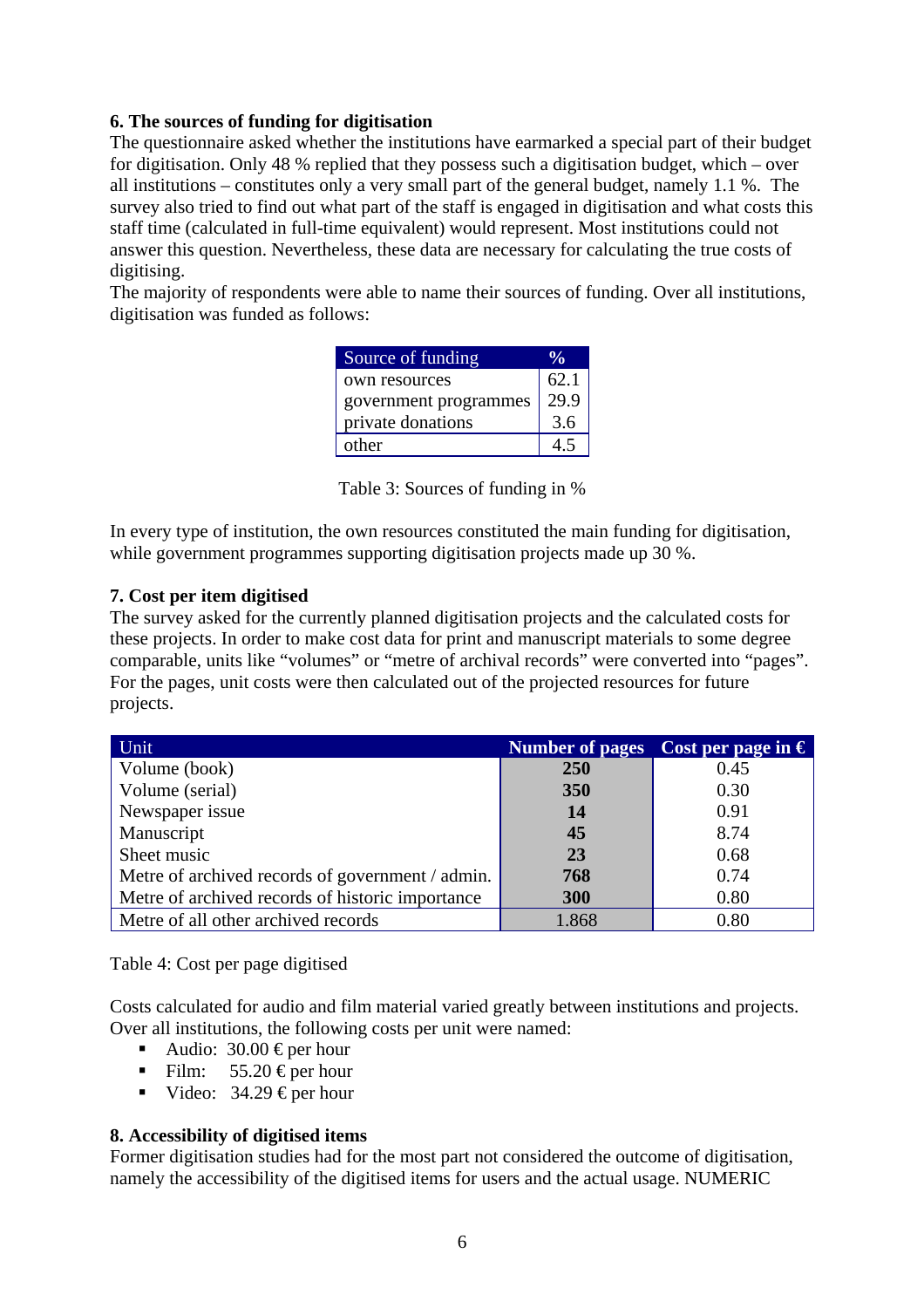asked for the accessibility of digitised material via online catalogues and via the Internet and for the institution's access policy (free, restricted etc.). The following questions were asked:

Does the institution possess an online catalogue for its collections, and are digitised items distinguished in this catalogue?

Not all respondents have an online catalogue for their collections, and still less show the digitised item beside the analogue item in the catalogue. As was to be expected, libraries have well developed online catalogues. Of national libraries for instance, 95.5 % responded that they have online catalogues, and of those 88.9 % distinguish the digitised items.

Over all responding institutions, 67.4 % have an online catalogue, of which 62.2 % show the digitised materials.

- What proportion of the digitised material is publicly available on the Internet? The proportion of digitised material available via the Internet showed a median of 20 % for all institutions, but differed considerably between the types of institutions. Libraries (70 %) and archives (48.5 %) have already a large part of their digitised collection available on the Internet.
- What is the access policy of the institution? Does it offer its digitised collections free (without payment or restriction), or with payment or restricted access, e. g. only inhouse access?

About 50 % of all institutions and 75 % of all libraries answered that they allow free and unrestricted access. There may be restrictions for specified parts of the digitised collections.

# **9. Usage of digitised collections**

When designing the questionnaire, the NUMERIC team realised that it would be difficult for the institutions to answer this question, and that answers might not be reliable enough to be grossed up. Usage data for electronic library resources are still a problem in national library statistics, even concerning commercial publications for which vendors supply COUNTERcompatible data. It was to be expected that many cultural institutions have not yet found reliable methods for counting digital usage.

The questionnaire asked for the number of user requests for digitised material, either online via the Internet or offline, e. g. on CD-ROM inside the library. The data as to online requests varied too much to give a reliable picture. Apparently, single requests and longer "virtual user visits" were not clearly separated. More reliable data were delivered for offline usage, where over all institutions a sum of 27.222.732 requests was counted.

Though this first attempt at assessing usage was not quite successful, usage data are indispensable for showing the benefit of digitisation.

### **10. The present state of digitisation and the remaining task**

This issue, together with the topic of unit costs, is probably the most interesting one for all funding institutions. It is understandable that they want to know what state has been reached in the digitisation of the national cultural heritage, and what remains to be done. The questionnaire therefore asked three questions:

- What part of the analogue collections has already been digitised?
- What needs to be digitised?
- What does not need to be digitised?

"*Needs to be digitised*" is explained either by preservation reasons and/or because the material is sufficiently relevant to justify digitisation to improve open accessibility to a larger clientele. "*Does not need to be digitised*" refers to material that is insufficiently relevant for open access to a wider clientele. This concerns material which does not form an important part of the